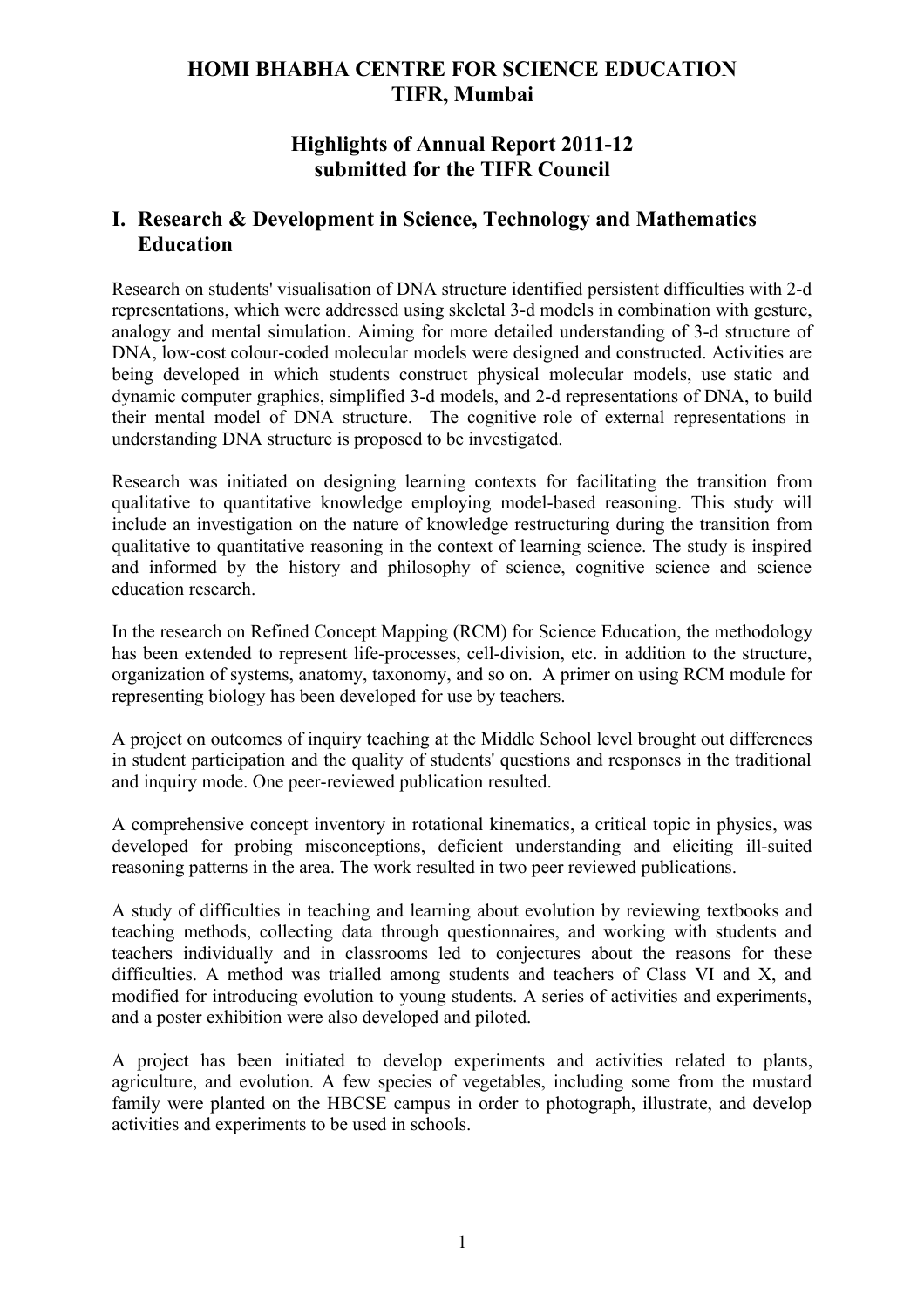Research on socio-scientific issues (SSI) was continued with the development of suitable questionnaires and interview protocols, which were administered among doctoral students, pre-service teachers, mass media students and MBBS students. These presented issues based on scientific controversies/ popular newspaper articles in a context enriched format, as passages that respondents read and responded to, giving insights on students' critical reasoning about issues at the interface of science, technology and society.

As part of Science Education for Diversity (SED), a European Commission funded project with 6 participant countries, school students and teachers were surveyed for their ideas about and attitudes to science, nature of science and science careers, through questionnaires, interviews and focus group interviews as well as observation methodologies. A design based research was initiated to sensitize primary and secondary school teachers to classroom issues related to diversity of gender, class, caste, region, religion, language and disabilities. In a project on inclusive education, a review of the status of education of Students with Visual Impairments (SVI) and the use of different strategies and aids for science education was presented at the All India Association for Educational Research (**AIAER)** Conference*.*

In Design and Technology (D&T) in School Education, the synopsis of a PhD thesis was presented on "Investigating Students', Teachers' and Designers' Ideas about Design and Developing Design Activities for Indian Middle School Students." The study gave significant insights on how students relate structure and function of artefacts while they engage in design activities, and evidences of creativity and design decision skills in students' solutions to a real world problem. Project based learning was promoted in schools through workshops for teachers and school visits.

Research on multiplicative thinking in measurement of length and area investigates core ideas in understanding this topic in the school mathematics curriculum, for example the concepts of unit, subunit, relation between the units and measures, and the use of fraction and decimal notation. Studies of children's spontaneous ways of thinking, studies of their out-of-school knowledge related to measurement, and trial teaching are the methods adopted for study. A study relating children's out-of-school knowledge to school mathematics aims at profiling students' knowledge related to mathematics gained from participation in house-hold based income-generation activity such as tailoring, leather work, zari work, etc.

Research on developing models for in-service professional development for teachers (TPD) of mathematics at the elementary school level was continued in the context of the recommendations of National Curriculum Framework (2005) towards more learner-centred approaches.

Students and teachers from a tribal village school in Maharashtra were trained in using the OLPC (One Laptop Per Child) donated by the OLPC foundation, by a pilot program, where all the children are given OLPC to take home. A studio based learning model *Chat Activity* was introduced in Marathi, which motivated the students to use the tool and resulted in marked improvement in their literacy and numeracy skills.

At the elementary school level HBCSE collaborates with three agencies of the Government of Maharashtra: the State Council of Educational Research and Training (SCERT) which prepares the curriculum framework and the syllabus, Balbharati, which produces the textbooks and allied materials, and the Maharashtra Prathamik Shikshan Parishad (MPSP), an autonomous body which has been entrusted the implementation of Sarva Shiksha Abhiyan (SSA) programme in Maharashtra State. As part of the Science Committee, HBCSE continued to help Balbharati in reviewing and revising the assessment modules (Swadhyaya Pustika) in Science for grades V, VI, VII and VIII.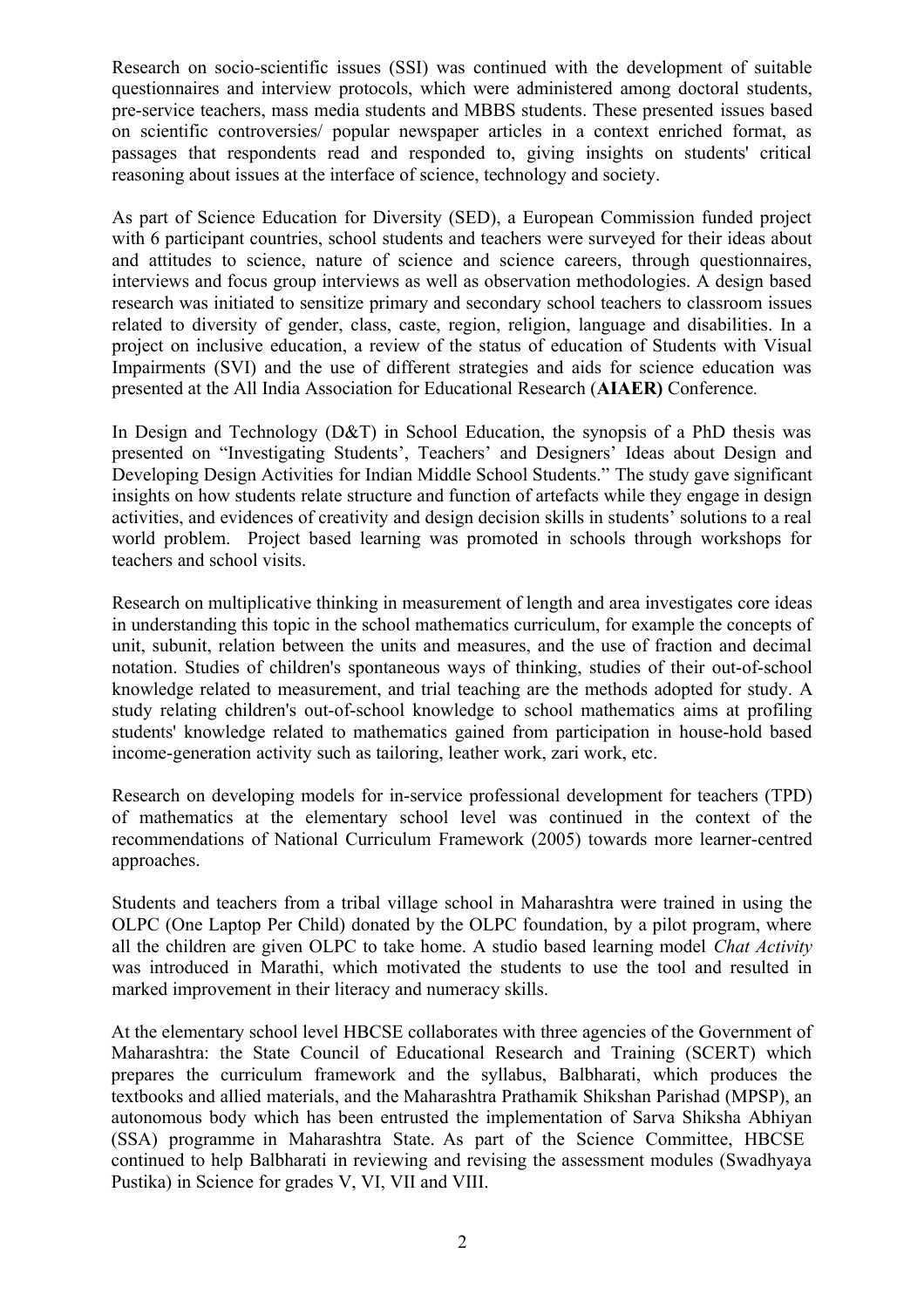Maharashtra State is currently revising its school curriculum and syllabus in order to align with the new consensus on the approach to education represented by the National Curriculum Framework (NCF 2005). HBCSE participates in the SCERT nominated curriculum and syllabus committee for school mathematics, and plays a key role in revising the curriculum in the light of current thinking about how children learn mathematics.

The MPSP mooted handbooks at the primary and upper primary level, to consist of 120 activities mandated to be carried out at a 'Shikshanotsav' to be held in each of about 75,000 primary school in Maharashtra. MPSP requested HBCSE to conduct workshops for preparation of these activity handbooks and then to certify the handbooks for overall quality, accuracy and appropriateness. For designing the activities and preparation of handbooks HBCSE provided academic and organizational support. At the review and production stage about 10 HBCSE members worked with Balbharati and also provided expertise and support in organization of regional level resource persons' training for the Shikshanotsavs.

Collaboration with National and State agencies continued. HBCSE organised internship camps for Mumbai region students of the DST funded INSPIRE programme. HBCSE staff also participated in the INSPIRE camp held at Jagdam College, Chapra, Bihar State.

As the study centre for over a decade in Mumbai for Yashwantrao Chavan Maharashtra Open University (YCMOU), Nashik, for Post Graduation Research Programme (PGRP), HBCSE continued to hold interactive workshops for the 100 students enrolled for M.Sc., M.Com. & M. A.

HBCSE continued to work with the Maharashtra Rajya Vishwakosh Nirmiti Mandal in coordinating the committee for producing the three volumes of the encyclopedia on 'Biology and Environment', a reference material in Marathi language. The committee has completed about 110 articles for the Volumes.

The open educational resources developed as part of the OER4S project, were uploaded to the website [\(www.mkcl.org/mahadnyan\)](http://www.mkcl.org/amahadnyan), which was launched by the Chief Minister of Maharashtra State on May 5, 2011. About 200 science teachers and 200 mathematics teachers were were acquainted with the nature and potential uses of these materials through workshops.

The innovative e-learning portal for science in Hindi [\(http://ehindi.hbcse.tifr.res.in\)](http://ehindi.hbcse.tifr.res.in/) was enriched with a variety of materials like e-lectures, e-books, e-questionnaires, e-glossaries, edocumentaries and illustrated e-biographies of Indian scientists. An interactive forum called Vigyan Vimarsh was started on the portal where one can put questions and the readers can post answers these questions, which are published after necessary editing.

HBCSE designed objective questions of different formats aimed at testing students' in-depth knowledge of various concepts in science and mathematics, as part of the first Proficiency Test for Class X students held by the Central Board of Secondary Education in July 2011. Prior to the actual testing, a country-wide pilot study was also carried out and HBCSE analysed the data.

HBCSE staff continued to work with Andhra Pradesh SCERT in overhauling their curriculum and conducting a workshop with teachers for writing new textbooks. Teacher training was conducted at high school and pre-university level. A staff member chaired the committee for the development of curriculum in high school mathematics in Karnataka State.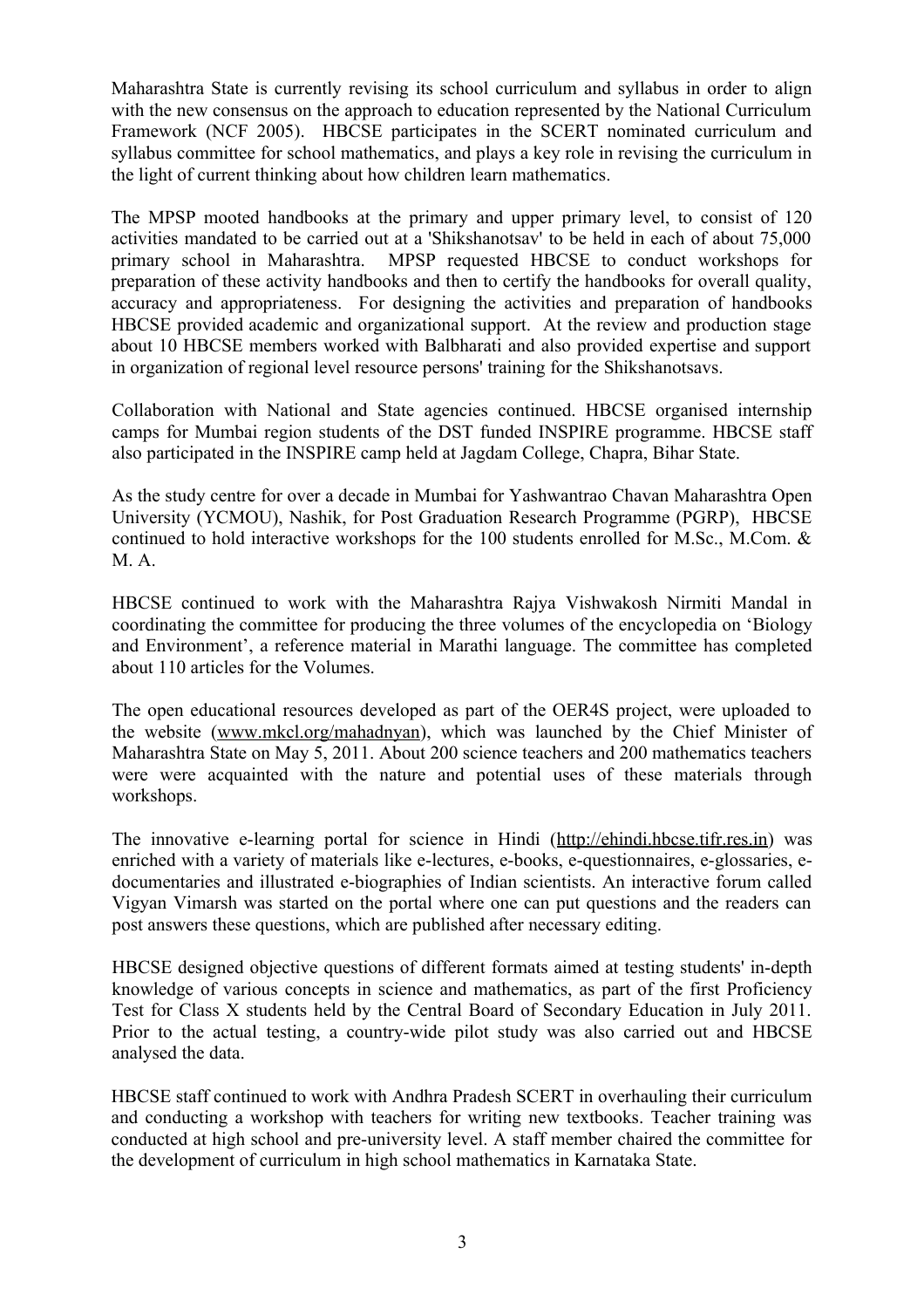HBCSE was involved in the pedagogic review of Muktangan Exploratory Science Centre (MESC) in Pune that was carried out at the request of their funding agency, Sir Dorabji Tata Trust. Revised material for training their teachers was prepared with inputs from HBCSE staff.

A media archive for video, audio and images has been created with the collaboration of CAMP and Pandora projects. This archive allows users to annotate media for research and analysis. The platform is published at [http://wetube.gnowledge.org.](http://wetube.gnowledge.org/)

A series of weekly workshops were hosted by gnowledge lab to build an SMS and Web based information system for BEST buses in the city of Mumbai. The pilot version called "ChaloBEST" (http://chalobest.in) won the first prize at a nationwide competition organized by Indian Institute of Human Settlements, Mysore called "Sankranti Transform Urban India". This project was done as a collaborative studio based initiative by the gnowledge lab in collaboration with CAMP (http://camputer.org), SPARC Systems, Tata Institute of Social Science, volunteers from Openstreet Map community in India led by Shekhar Krishnan (graduate student at MIT, Boston) and BEST (Brihanmumbai Electric Supply and Transport Undertaking).

A DST Project under the Cognitive Science Research Initiative "Developing simple model systems and experimental paradigms in cognitive science education" was initiated at HBCSE in October 2010 and will run till October 2013. As part of the project, a Biology Network group has been created to functionally network teachers, students and scientists across the country to share resources and materials, for facilitating collaborative undergraduate and post graduate research. Groups of teachers and students have been mobilized to start behavioral experiments using model systems like earthworm, fruit fly and snail.

# **II. Olympiad and Related Activities**

The Olympiad selection procedure at HBCSE in all the six subjects (mathematics, physics, chemistry, biology, astronomy and junior science) is standardized. For science and astronomy Olympiads, it consists of two theory tests conducted all over the country with the assistance of the Indian Association of Physics Teacher (IAPT), Association of Chemistry Teachers (ACT) and Association of Teachers in Biological Sciences (ATBS). The first test, conducted in over 900 centres all over the country, has mainly objective type questions; the second test conducted at 15 centres and by HBCSE, has subjective problems, and is of high difficulty level comparable to the international Olympiads. This constitutes the Indian National (Physics / Chemistry / Biology / Astronomy / Junior Science) Olympiad Examinations (INPhO, INChO, INBO, INAO and INJSO respectively).

While the participation in the first test runs into tens of thousands (the enrollment in the year 2011, was about 43,000 in Physics, 34,000 in chemistry, 11,000 in biology, 12,000 in astronomy and 23,000 in junior science), the second test sees the participation of the top 300 students in each subject. In the next phase of selection, about forty students in each subject are selected from the Indian National Olympiad examinations and are invited for orientationcum-selection camps held at HBCSE. Students appear for several theoretical and experimental tests, leading to the selection of Indian Teams for the final international Olympiads. The selected teams for international Olympiads again go through two weeks of pre-departure training at HBCSE. A similar pattern of selection and training is followed in mathematics under the aegis of the National Board of Higher Mathematics.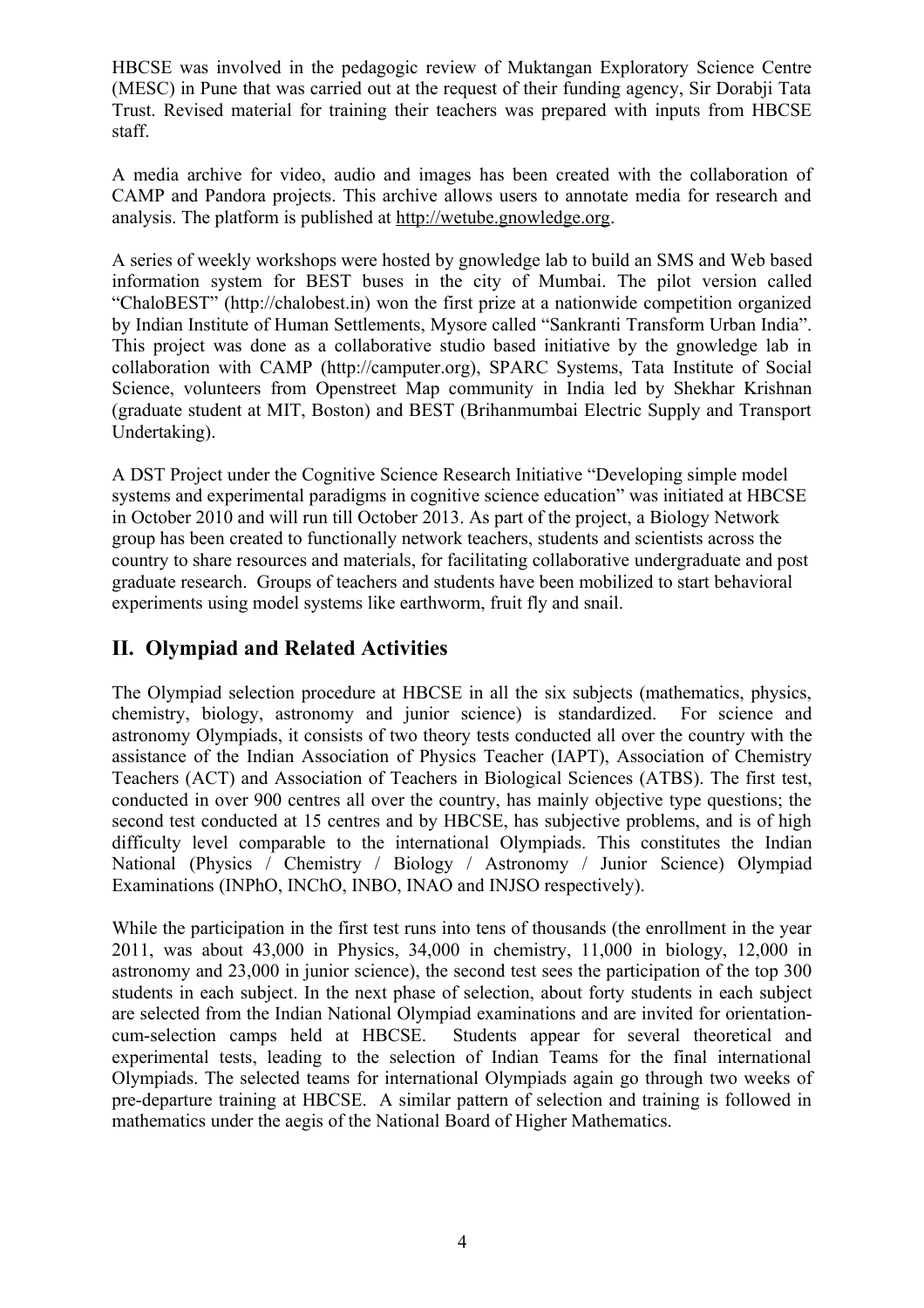Out of the 30 student team members who represented India in the International Olympiads in Physics, Chemistry, Biology, Mathematics, Astronomy and Junior Science, 28 bagged medals and this included 11 gold medals.

Over 200 of the best students from across the nation were given experimental and theoretical training. Further, more than three hundred teachers attended resource generation and exposure camps, some from Bangladesh, Sri Lanka and Nepal.

HBCSE took a major role in the design and development of experimental and theoretical problems for The Asian Physics Olympiad to be hosted in Delhi by IAPT in May 2012. A large number of sessions involving teachers and scientists were organised for the design of challenging experimental and theoretical questions.

The Atomic Energy Educational Society (AEES) and HBCSE continue to collaborate in several areas. The junior mathematics and science olympiads camp conducted each year in May draws some of the best students of the Atomic Energy Schools from all over the country.

Since 2006, HBCSE has been a zonal centre of KVPY (Kishore Vaigyanik Protsahan Yojana), a prestigious scholarship scheme of the Govt. of India for meritorious students. Accordingly, the Centre oversaw the conduct of the Aptitude Test held in November 2011.

The Madhava Mathematics Competition (MMC) 2012 was organized by HBCSE under the aegis of NBHM for undergraduate students in mathematics. This year the programme was extended to 12 regions from 6 in the previous year.

Two nurture camps, funded by NCERT were organized for NTS awardees, in the month of February, 2012, with 60 students in each. Students from all over Maharashtra attended the camps consisting of motivational lectures and laboratory sessions.

### **III. National Initiative on Undergraduate Science (NIUS)**

The National Initiative on Undergraduate Science was launched in the summer of 2004. Till date over 600 undergraduate students have been exposed to this programme, which includes initiating and guiding students for proto-research, preparing and editing lecture notes, and promoting undergraduate research. The programme also includes the development of theoretical and laboratory courses, R&D in science education/laboratory training and training of students and teachers in experimental science. Another aspect has been to assist college teachers in setting up modest research programs who in turn would then locally mentor students. To this end a number of college workshops and conferences have been organized.

More than a hundred and fifty undergraduate students were invited to attend extended nurture camps, of whom a fair fraction were from non-metropolitan colleges. A selection of lectures by leading scientists lecture on diverse and advanced topics given at these camps have been edited and brought out to assist in Curriculum Development at the undergraduate level. Some of the project work carried out by students were published in international journals and some were even presented as invited talks in international conferences in India and Europe.

The Eighth Batch (Batch VIII) of NIUS Physics students had their first camp (VIII.1). 73 students from three streams - regular B.Sc, integrated M.Sc, and B.Tech/B. E - were invited to attend the first camp, out of which 67 students attended. Several lectures during this camp were devoted to astronomy and astrophysics. Seven students were assigned two-year projects in these areas under mentors at HBCSE and TIFR. In addition, six students from the Seventh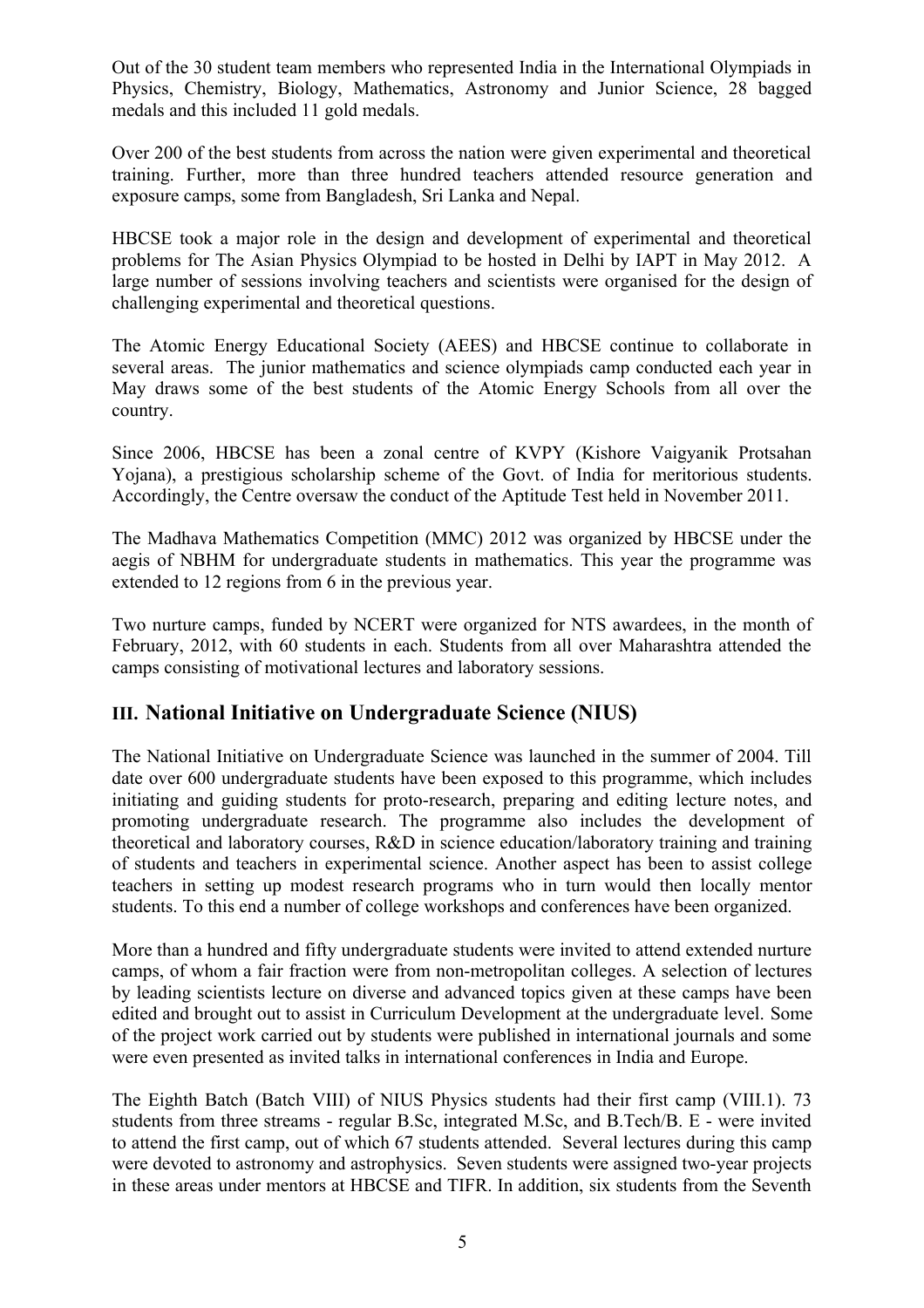Batch of NIUS Physics continued their projects with respective mentors. Research in the area of asteroseismology was carried out at HBCSE with six NIUS students. Three past students completed their NIUS projects in the same area.

From this batch 45 students are currently pursuing NIUS projects. In addition 25 students from earlier batches of NIUS Physics also visited HBCSE to complete their projects and prepare manuscripts for publications and conferences. In December 2011 a one-day seminar was organised for NIUS Physics students in which eight students who have completed their projects presented their work.

NIUS faculty taught two courses at the Centre for Excellence in Basic Sciences. Identifying**,** encouraging and working with faculty in Non-Metropolitan colleges has been done in half a dozen places in India with a plan is to enable the teachers to set up a modest research effort so that they in turn will mentor the undergraduate students. The research areas are nanophysics (both theoretical and experimental) and quantum chaos.

The NIUS Chemistry camp was conducted with 39 students, of which 21 students were selected for project work. In addition, NIUS students selected from previous the batch visited HBCSE to complete their projects and prepare manuscripts for publications and conferences.

The NIUS Biology camps was conducted with 29 students, of which 9 students were selected to pursue project work. In addition, 3 students from earlier batches of NIUS Biology also visited HBCSE to complete the projects and prepare manuscripts for publications and conferences**.**

## **IV. Teacher Orientation and Science Popularization**

Teacher Education has been an area of research and practical interest at HBCSE. The Ministry of Human Resource Development (MHRD) with focus on teacher education institutes in the Eastern and North Eastern States requested HBCSE to present a proposal in science and maths education for the States of Bihar and West Bengal. The program will involve about 100 teacher educators / teachers in Bihar and West Bengal. In February-March 2012 about 10 members of HBCSE visited several DIETs (Bikram, Muzaffarpur, Vaishali, Gaya, Nalanda, Barh and Ara in Bihar, and Howrah, Nadia, Burdwan, Murshidabad and 24 Parganas North and South), to assess the ground reality. The visits were followed by two-day workshops in Patna and Hoogly for faculty from all the DIETs, focusing on science and mathematics teaching at the elementary level. Based on an analysis of these experiences the interactions over the next year are being planned.

One of the ongoing work at the *Gnowledge Lab* has been to conduct workshops and orientation programs on digital learning studios. During this year, apart from conducting workshops within the campus and in Mumbai, programs based on the specially customized GNU/Linux distribution containing several platforms for learning science and mathematics were conducted at other cities: Bangalore, Goa, Pune, Kolkata, Burdhwan and Delhi.

On the request of the Sarva Shiksha Abhiyan unit of the Madhya Pradesh, an orientation workshop was conducted in Bhopal on "how to write research papers" for teacher educators, who were DIET faculty of Madhya Pradesh. Training courses were conducted for the practising teachers in science and mathematics at Nashik (Maharashtra State), and Khorda village (Gujarat).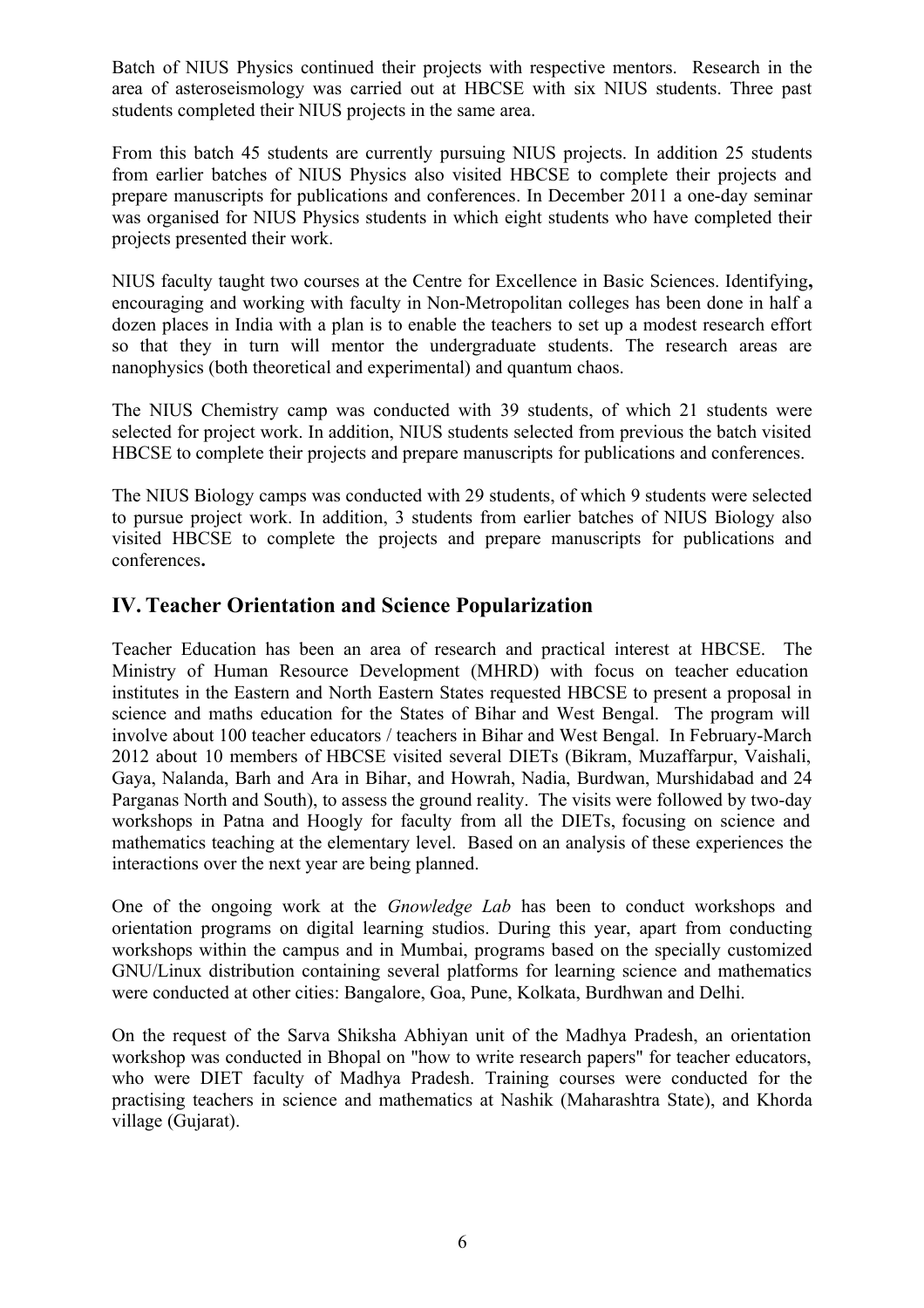HBCSE staff are resource persons in the Karnataka Government and IISc sponsored monthly teacher training programmes for high-school and pre-university teachers at a new IISc campus at Kudapura, Challakere Taluk, Chitradurga district, Karnataka.

HBCSE staff participated in the the 3-day teacher training programme for chemistry teachers of Allahabad organised by Vigyan Prasar and sponsored by DST to mark the International Year of Chemistry (IYC-2011), and was involved in developing the chemistry experiments.

In collaboration with Atomic Energy Education Society, HBCSE conducted for the 14th year the community development programme at 10 centres around the country. Students, teachers and teacher educators continued to visit the Centre. About 20 such visits were organized this year, besides the organisation of the Open Day on the occasion of National Science Day, in which more than 1000 students participated.

"Day Time Astronomy: Transit of Venus 2012" workshop, organised by Vigyan Prasar, HBCSE, All India People's Science Network (AIPSN) and Nava Nirmiti and held at HBCSE, Mumbai,  $1<sup>st</sup>$  and  $2<sup>nd</sup>$  March 2012. The workshop was a master resource persons' training workshop for day-time astronomy activities. A total of about 50 teacher trainers from 17 Indian states participated in the workshop.

# **V. Conferences and Workshops**

*National Initiative in Mathematics Education (NIME):* Under the NIME initiative five regional conferences on mathematics education have been held across the country in November and December 2011. The series of conferences concluded with the National Conference at the Homi Bhabha Centre for Science Education in Mumbai in January, 2012.

*NIUS astronomy winter school:* Like every year, past astronomy olympiad students were invited to participate in a 2 week winter school from  $5<sup>th</sup>$  to  $16<sup>th</sup>$  December 2011. This year's school held at HBCSE, Mumbai was attended by 20 students. The students participated in various projects like study of Herbig Ae-Be stars, study of x-ray binaries, solar MHD simulations and open cluster observations using 2mt IGO telescope.

*Developing science teaching methods for addressing diversity in classrooms:* Two teacher workshops funded by Australia India Council, organised by HBCSE jointly with resource persons from Curtin University, Australia was held during 9 to 14 January 2012.

#### **Publications**

### **a) In Journals:**

- 1. A. Mazumdar, W. J. C. Chaplin and 58 co-author, Ensemble Asteroseismology of SolarType Stars with the NASA Kepler Mission", *Science*, 332, 213 (2011)
- 2. A. Mazumdar, O. L. Creevey, J. Bhattacharya, T. Shrotriya and A. Subramaniam and 36 co-authors. Fundamental properties of five Kepler stars using global asteroseismic quantities and ground-based observations, *Astronomy & Astrophysics*, 537, A111 (2012)
- 3. A. Mazumdar, E. Michel, H. M. Antia & S. Deheuvels, Seismic detection of acoustic sharp features in the CoRoT target HD49933, *Astronomy & Astrophysics*, 541, A31 (2012)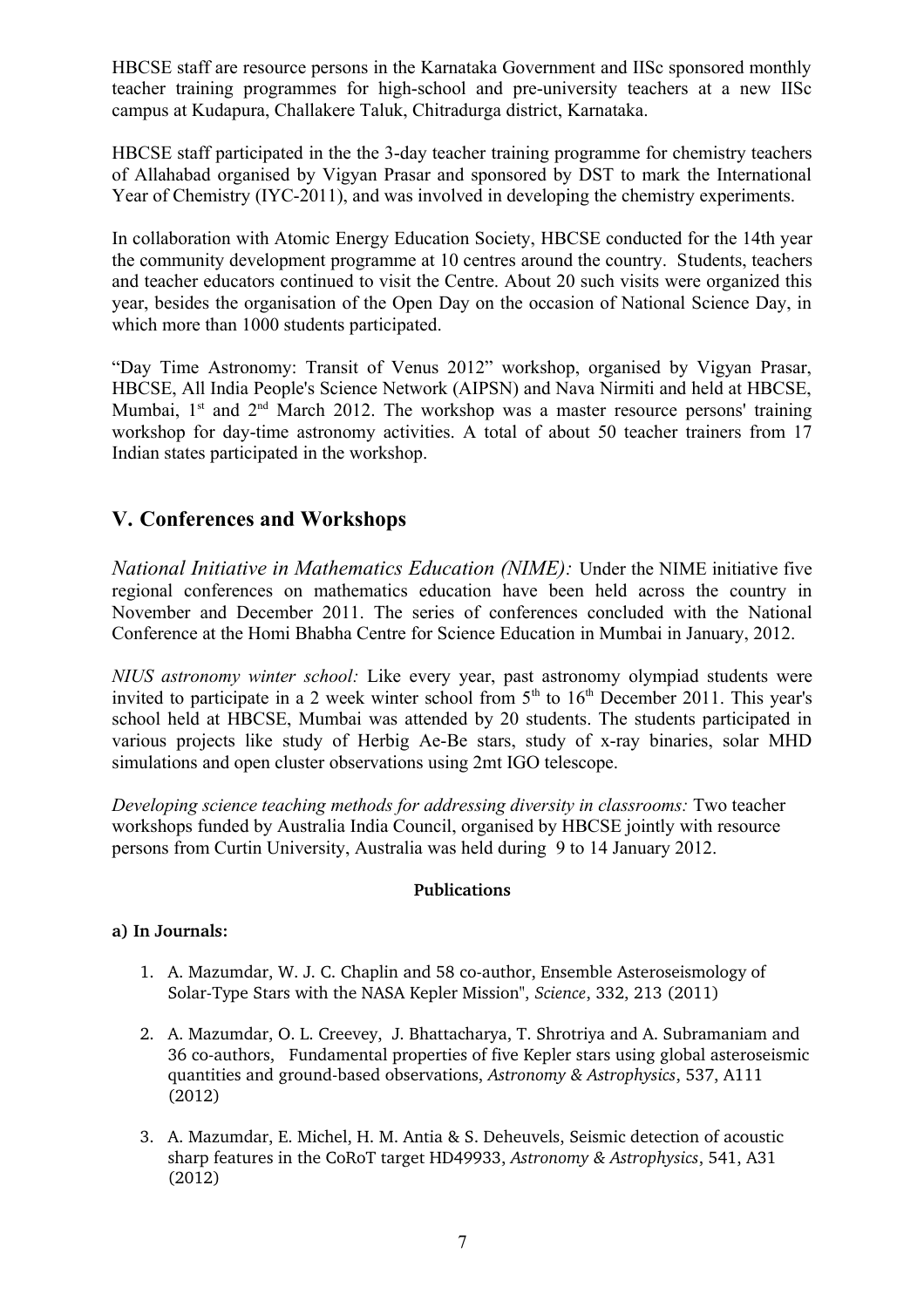- 4. Ara, F., Chunawala, S. and Natarajan, C., A Study Investigating Indian Middle School Students' Ideas of Design and Designers. *Design and Technology Education: An International Journal, 16.3, 62-73.* <http://ojs.lboro.ac.uk/ojs/index.php/DATE/article/view/1676/1571>(2011)
- 5. Banerjee, R. & Subramaniam, K. Evolution of a teaching approach for beginning algebra. Educational Studies in Mathematics, Online First. DOI 10.1007/s10649-011-9353-y (2011)
- 6. De, P., Height of Difficulty, *Mathematical Spectrum*(U.K), pp. 80-85 (January 2012).
- 7. De, P., Problem solution in American Mathematical Monthly: (i) An Arccos Integral, April 2011, Volume 118-4, pp. 378. (ii) Triangle Tangent Inequality, Nov 2011, Vol 118-9, pp. 849-850. (iii) A Symmetric Inequality, Nov 2011, Vol 118-9, pp. 850. (iv) Steiner-Lehmus Theorem, January 2012, Volume 119-1, pp. 69.
- 8. Haydock, K., Why do we have problems learning and teaching science?, *Contemporary Education Dialogue* 8: 257 (2011)
- 9. Haydock, K., विज्ञान सीखने और सिखाने में हमें दिक्कत क्यूँ अती हैं ?, संदर्भ 4(20), October 2011, pp.65-75
- 10. 11 Co-authors including Joshi, P. K., Complete and incomplete fusion in  ${}^{9}Be + {}^{124}Sn$ system V Supp 1, *Proceedings in Radiochemistry 131* (2011)
- 11. 21 Co-authors including Joshi, P. K., Structural change of the unique-parity  $πh11/2$  $(X)$  wh11/2 configuration in <sup>134</sup>Cs *Phyiscs .Rev.* C 84, 041301 (2011).
- 12. Kawalkar, A. and Vijapurkar J., Scaffolding Science talk: The role of teachers' questions in the Inquiry Classroom, Accepted in International Journal of Science Education, published online in August 2011 [\(http://www.tandfonline.com/doi/abs/10.1080/09500693.2011.604684\)](http://www.tandfonline.com/doi/abs/10.1080/09500693.2011.604684)
- 13. Mashood K. K. and Singh V.,, Variation in Angular Velocity and Angular Acceleration of Particle in Rectilinear Motion, *Eur. J. Phys.* 33 473 478 (2012).
- 14. Mishra, K. K., Bose, A., Sharma A., Coverage of Solar Eclipse in Print Media: An Educational Analysis (in Hindi) *Vijnana Parishad Anusandhan Patrika*, Vol.54, No.2, p.3744, April 2011
- 15. Mishra, K. K., Forests and their ecological importance, *Vigyan,* Vol.97, No.3, p.48, June 2011.
- 16. Mishra, K. K., The journey of chemistry: From stone age to atomic age, *Vigyan Ganga* (BHU), Vol.1, No.2, p.33-35, June 2011
- 17. Mishra, K. K.,India's march in the area of information and communication technology, *Electroniki Aapke Liye*, Vol.23, No. 203, p.1921, June 2011.
- 18. Mishra, K. K., Acharya Prafulla Chandra Ray: A chemist and a saint, *Chintan Disha*, Vol.2, No.4, p.78-80, July-September 2011.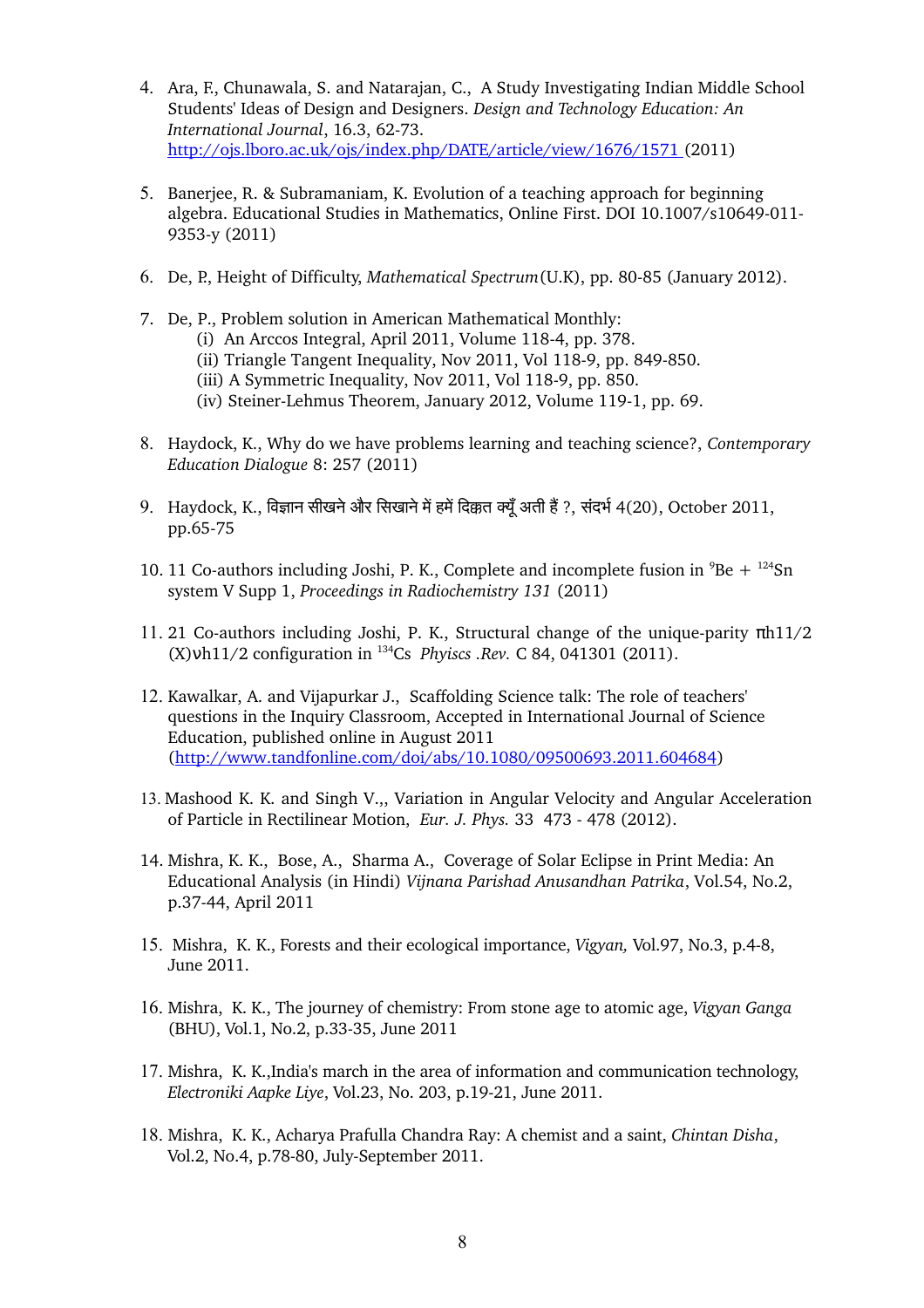- 19. Mishra, K. K., Chemistry in daily life, *Avishkar*, Vol.41, No.4, p.813, December 2011.
- 20. Mishra, K. K., Chemistry: Origin and evolution (Part-I) *Vigyan*, Vol.97, No.9. p. 3-7, December 2011.
- 21. Mishra, K. K., Chemistry: Origin and evolution (Part-II) *Vigyan*, Vol.97, No.10. p. 7-12, January 2012.
- 22. Mishra, K. K., Science can wait, but not swaraj, *Gandhi Marg*, Vol.54, No.1, p.1418, Jan-Feb. 2012.
- 23. Roy D. P., M. Guchait and D. Sengupta, Probing a Mixed Neutralino Dark matter Model at the 7 TeV LHC, *Phys. Rev.* D 85, 035024 (2012).
- 24. Roy D. P., S. Mohanty and S. Rao, Relic Density and PAMELA Events in a Heavy Wino Dark Matter Model with Sommerfeld Effect, *Int. J. Mod. Phys*. A 27, 1250025 (2002)
- 25. Singh, V., Pathak, P., Mani, H. S., Energy and angular momentum storage in a rotating magnet, *Am. J. Phys*. 79 (8), August 2011.
- 26. Singh V., Pathak P., Singh Shilpi, Approximate approaches to the one-dimensional finite potential well, *Eur. J. Phys.*32 (2011) 1-10, September 2011.
- 27. Singh V., Pathak P., R. Makhijani, A Pedagogical Study of Cooling of a Granular Gas, *Resonance*, November 2011.
- 28. Singh V., Sifting the Grain from the Chaff: The Concept Inventory as a Probe of Physics Understanding, *Physics News* 41, 20-31 Oct. (2011)
- 29.Singh V., Number Crunching: Taming Unruly Problems", (Review of Paul Nahin's Book) *Curr. Sci.* 102, 505, February 2012.
- 30. Vijapurkar, J., M Parthasarathy, J.S. Drilling, J Vijapurkar, Y Takeda, Low resolution spectroscopy of hot post-AGB candidates II. LS, LSS, LSE stars and additional IRAS sources Publications of the Astronomical Society of Japan *Accepted* (Dec (2011)

#### **b) In Proceedings:**

- 1. Agarkar, S. C. and Deshmukh N. D., Supporting school mathematics education through open educational resources, In K. Subramaniam (Ed.), *Proceedings of the NIME National Conference on Mathematics Education,* HBCSE, TIFR, Mumbai (2012)
- 2. Agarkar, S. C. and Deshmukh N. D., Developing Open Educational resources in school mathematics, In Charles A Shoniergun and Galya A Akmayva (Eds.) *Proceedings of the London International Conference on Education*, Infonomics Society (2011)
- 3. Chunawala, S. and Natarajan C., A Study of Policies Related to Science Education for Diversity in India. In "Towards Effective Teaching and Meaningful Learning in Mathematics, Science and Technology", *Proceedings of ISTE International Conference on Mathematics, Science and Technology Education*, South Africa (2011)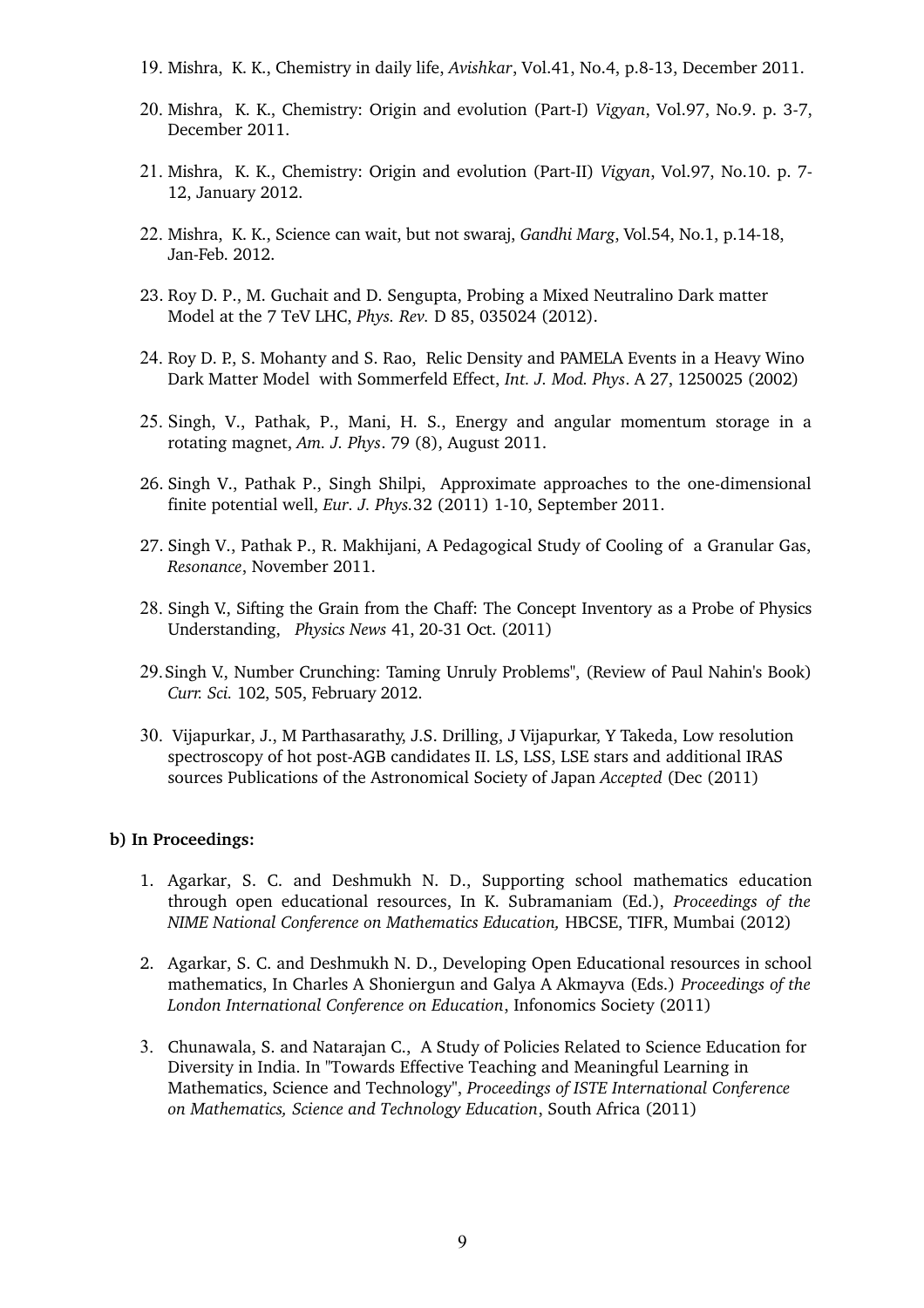- 4. Bajaj, R. & Kumar, R.S. A teaching learning sequence for integers based on real life context: A dream mall for children. Kharatmal, M. Kanhere, A. & Subramanaim, K. (Eds.). In proceedings of National conference on Matheamtics Education.(2012)
- 5. Bose, A. & Subramaniam, K. . Exploring school children's out of school mathematics. In Ubuz, B. (Ed.). *Proceedings of the 35th Conference of the International Group for the Psychology of Mathematics Education, Vol. 2, pp. 177-184, Ankara, Turkey: PME.* (2011)
- 6. Bose, A. & Subramaniam, K. Exploring school children's 'everyday' mathematical knowledge. Poster Presentation. In Ubuz, B. (Ed.). *Proceedings of the 35th Conference of the International Group for the Psychology of Mathematics Education,* Vol. 1, p. 477, Ankara, Turkey: PME. (2011).
- 7. Choudhury, M. & Bose, A. (2011). An Investigation of the Role of Language Negotiations in a Multilingual Mathematics Classroom. In M. Setati, T. Nkambule, & L. Goosen (Eds.). *Mathematics and language diversity*: Proceedings of the ICMI Study 21 Conference, Sào Paulo, Brazil. (pp. 28-37).
- 8. Dhakulkar, A. and Nagarjuna G., From Geography to Physics, How does geography help students learn motion? In S. Hellman, P. Frischmuth, S. Auer, D. Dietrich (Eds.) *Proceedings of 6th Open Knowledge Conference*, Berlin, Germany, June 30 and July 1 2011. Available online at http://ceur-ws.org/Vol-739/
- 9. 8 Co-authors including Joshi, P. K., Precise measurement of Half-life of <sup>139</sup>Ba", *DAE symposium at Vishakhapatnam*, December 2011 P 214
- 10. 25 Co-authors including Joshi, Small Axially Symmetric Deformation for the Dipole Band in <sup>112</sup>*DAE symposium at Vishakhapatna*, December 2011 P 226.
- 11. 14 Co-authors including Joshi, P.K., High Spin Structure of Nuclei Near  $N=50$  Shell Gap and Search for High-spin Isomers Using Time Stamped Data, *DAE symposium at Vishakhapatna,* December 2011 P 228.
- 12. Kawalkar, A. & Vijapurkar, J. Several Lines of Inquiry Into Inquiry Teaching and Learning: Exploring the Affective Outcomes of Inquiry-Oriented Science Teaching. In D. Mogari, A. Mji and U. I. Ogbonnaya (Eds.), Proceedings of ISTE International Conference on Mathematics, Science and Technology Education, p. 265-276. South Africa: University of South Africa. (2011c)
- 13.Ladage, S., M. Sharma, and R. V. Jayaram Study of dissociation equilibria of methyl orange in single and mixed micellar systems, poster presented at *Third Asian Spectroscopy Conference (ASC2011) Xiamen, China*, November 28 and December 1, 2011.
- 14.Mishra K. K., India's atomic energy program, An educational perspective' (in Hindi), In: Development of Atomic Energy in India, a book containing essays of the invited lectures of the National Scientific Seminar held at Indira Gandhi Centre for Atomic Research (IGCAR), Kalpakkam, p.7479, 2011
- 15. Nagarjuna G. and Kharatmal, M., A Proposal for Developing a Primer for Constructing and Analyzing Conceptual Structures. In S. Andrews et al. (Eds.), Conceptual Structures for Discovering Knowledge: Lecture Notes in Artificial Intelligence, Vol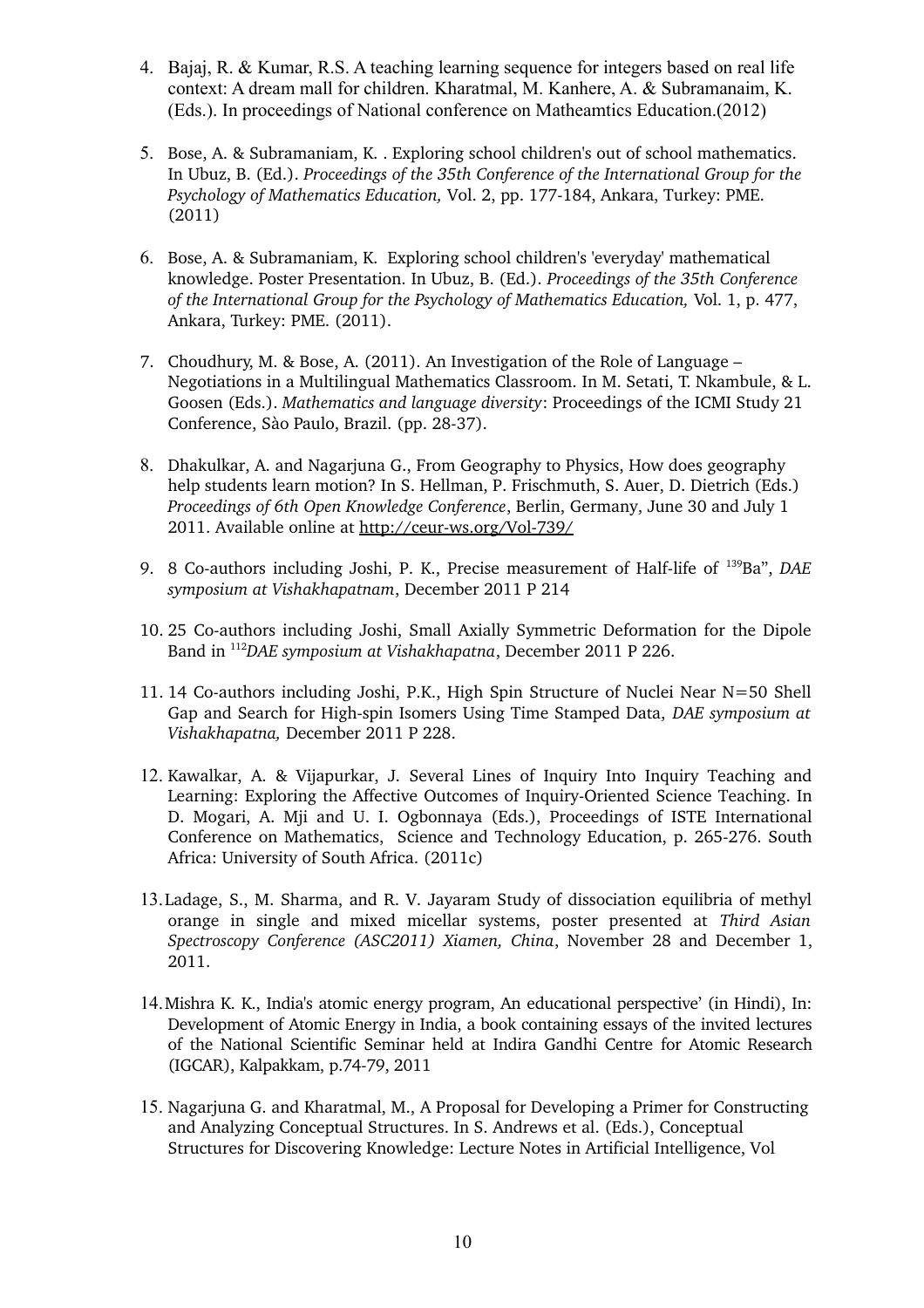6828. *Proceedings of the International Conference on Conceptual Structures,* (p. 402 405). Berlin, Germany: Springer-Verlag. (2011)

- 16. Natarajan, C., Designing Technology Education beyond know-how or know-why. In "Towards Effective Teaching and Meaningful Learning in Mathematics, Science and Technology", *Proceedings of ISTE International Conference on Mathematics, Science and Technology Education*, South Africa, Oct 2011 (2012)
- 17. Roy D. P., Why Large Hadron Collider?, *Proceedings of the XIth Workshop on High Energy Physics Phenomenology*, Pramana 76, 741 (1911)
- 18. Roy D. P., Standard Model and Beyond at the LHC, *Proceedings of the 6th International Conference on Physics and Astrophysics of Quark Gluon Plasma*, Nucl. Phys. A 862-863, 27 (2011)
- 19. Sule, A., Bandey, A., Vahia, M., Iqbal, N. and Tabasum, M., Indian record for Kepler's supernova: Evidence from Kashmir Valley, *Astronomische Nachrichten (AN*), 332(6), 655 (2011)
- 20. Singh V., R. Makhijani, and S. Chakrabarti An Approach to Photoluminescence of In As Quantum Dots. *IWPSD Conference, IIT Kanpur*, Dec 2011.
- 21. Sule, A., Joglekar, H. and Vahia, M. Oldest sky chart with supernova record, *Puratatva*, 41, 207 (2011)
- 22. Takker, S., Using Classroom-based Tasks as Contexts for Reflection and Situating Teacher Learning . Proceedings of National Seminar on Preparation and Professional Development of Teacher Educators: A Report. Regional Institute of Education (NCERT), Mysore. (2011)

#### **In books:**

- 1. Haydock, K., Illustrated रोशन िसतारे, (Hindi) by Arvind Gupta, published by Eklavya, Bhopal, August 2011
- 2. Haydock, K., Illustated असे घडळे शास्तरज्ञ, (Marathi) by Arvind Gupta, published by Manovikas Prakashan, Pune, 201
- 3. Haydock, K., Illustrated Ujwala Kidigalu (Kannada), by Arvind Gupta, published by Navakarnatika Publications, Bangalore, 2011
- 4. Haydock, K., Illustrated Nuclear Energy: Technology from Hell, by Neeraj Jain, Aakar, Delhi, 2011
- 5. Kanhere, A. Gupta, M. Shah (2012): "Insights into Students' Errors Based on Data from Large Scale Assessments". In Sriraman, B., Cai, J., Lee, Kyeong-Hwa, Fan, L., Shimizu, Y., Lim, Chap Sam, & Subramaniam, K. (Eds.). *Abstracts of the first sourcebook on Asian research in mathematics Education.*
- 6. Kumar, R.S. & Subramaniam, K. & Naik, S. (in press, 2012). Professional development of in-service teachers in India. In Sriraman, B., Cai, J., Lee, Kyeong-Hwa, Fan, L., Shimizu, Y., Lim, Chap Sam, & Subramaniam, K. (Eds.). *Abstracts of the first sourcebook on Asian research in mathematics Education.*